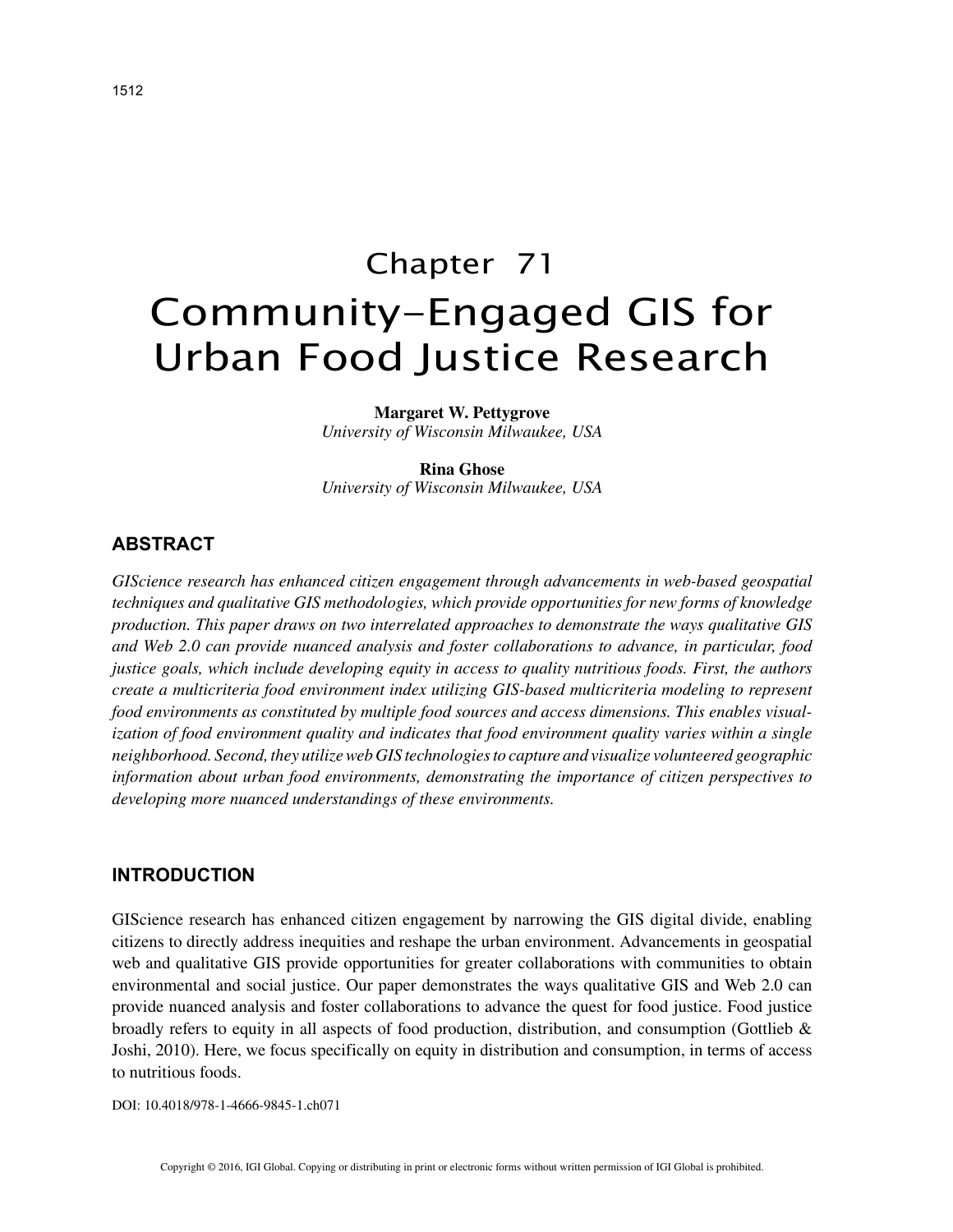#### *Community-Engaged GIS for Urban Food Justice Research*

In efforts to understand dietary health disparities, scholars have examined relationships between the urban food environment—the context in which residents obtain food—population characteristics, and individual behavior (Charreire et al., 2010; Pearce, Witten, & Bartie, 2006). Studies indicate that significant disparities exist, on the basis of race and class, in access to nutritious food for urban residents (Frank et al., 2006; Sharkey, Horel, Han, & Huber, 2009; Zenk et al., 2005). These disparities have a spatial dimension, as individual food access is shaped by neighborhood context (Burns & Inglis, 2007). Scholars hypothesize that areas with poor access to nutritious food—often identified as 'food deserts'—put residents at greater risk for food insecurity and diet-related disease (Larsen & Gilliland, 2008; Larson & Moseley, 2012).

Although urban food insecurity is an undisputed problem, the precise role of urban environmental characteristics in shaping dietary health remains unclear (Walker, Keane, & Burke, 2010). In part, this stems from the limited nature of commonly used urban food research methodologies. Amid calls for developing urban food research methodologies, two prominent concerns emerge regarding the conceptualization and measurement of urban food environments. First, existing metrics and assessment techniques do not sufficiently account for or reflect the complexities of urban food environments (Caspi, Sorensen, Subramanian, & Kawachi, 2012). Studies tend to focus on particular elements of food access while neglecting others. Also, quantitative and qualitative methods have yet to be fully integrated in studies of urban food environments. Second, the conceptualization of urban food environment should be expanded to reflect current dietary practices in low income groups (Walker et al., 2010). Conventional retail sources (grocery stores, fast food restaurants) are supplemented by other food sources (farmers markets, pharmacies, community gardens, food pantries, free meal sites), which affect food accessibility in terms of cost, quality, and availability.

Urban food environments are characterized by the quantity or quality of food accessible within a specified urban area. The precise definition of accessibility, the types of food considered, and the methods of assessing quantity or quality vary substantially. Although food access broadly refers to the supply of food in a particular context, it can be defined specifically in terms of five dimensions: *availability* (food supply quantity), *accessibility* (proximity and ease of transport to food sources), *affordability* (food price and value relative to cost), *acceptability* (degree to which food meets individuals' standards), and *accommodation* (degree to which food sources adapt to consumers' needs, e.g., stores' hours of operation; Charreire et al., 2010). Scholars also distinguish between the *community food environment*—the variety and distribution of food sources within an area—and the *consumer food environment*—the quality, cost, and variety of food within retail stores (Kelly, Flood, &Yeatman, 2011). All are recognized as important influences on urban residents' dietary patterns and associated health outcomes. However, most research defines the food environment, for analytical purposes, in terms of only one or two of the five access dimensions and either the community or the consumer food environment, but not both (Caspi et al., 2012). Consequently, scholars argue for multidimensional approaches based on comprehensive, nuanced evaluation of urban food environments (Kelly et al., 2011; Rose, Bodor, Hutchinson, & Swalm, 2010).

Thus, our goal is to develop a multifaceted conceptualization of the urban food environment and explore two approaches to mapping it through the integration of quantitative and qualitative data. An integrated approach enables inclusion of subjective perceptions of the quality and variety of food, perceptions about the safety of the local environment, and individual time constraints that may shape food access (Hawthorne & Kwan, 2012; Moore, Diez Roux, & Brines, 2008; Richards & Smith, 2007; Rose & Richards, 2004).<sup>1</sup> Scholars contend that understanding lived experiences of health and place is crucial to evaluating problems and developing effective solutions (Dennis, Gaulocher, Carpiano, &